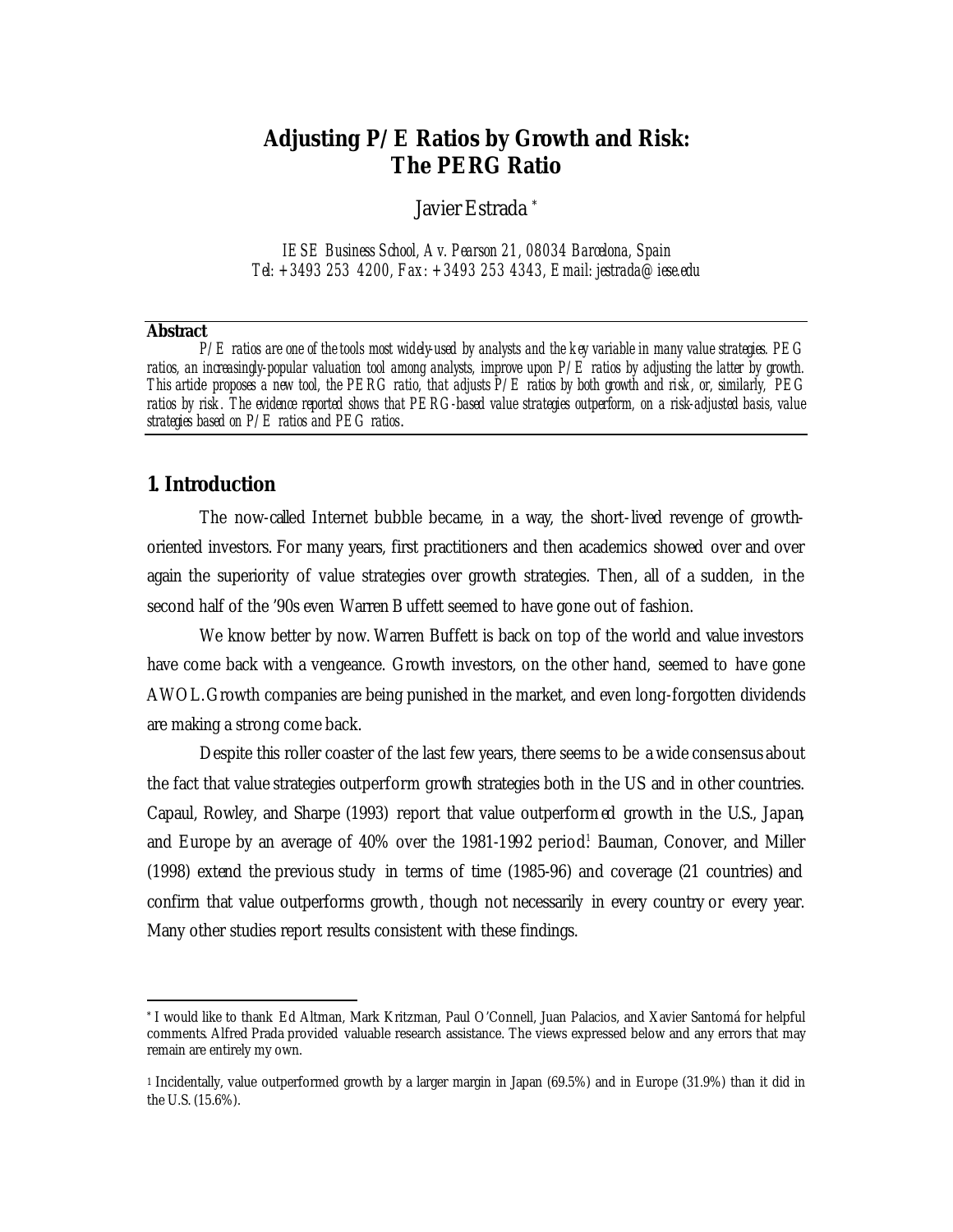The debate, then, is not so much about whether value outperforms growth (it does), but on *why* this happens. Fama and French (1992, 1996) argue that value strategies outperform growth strategies because the former are riskier. In their view, efficient markets simply deliver the higher returns that riskier strategies are supposed to. Chen and Zhang (1998) subscribe to this view and report results showing that value outperforms growth in the U.S., Japan, Hong Kong and Malaysia, *and* that value is riskier than growth.

Lakonishok, Shleifer, and Vishny (1994), on the other hand, argue that value strategies yield higher returns because they exploit the suboptimal behavior of investors. In their view, inefficient markets underprice out-of-favor (value) stocks and therefore investing in them does eventually pay off.<sup>2</sup> Arshanapalli, Coggin, and Doukas (1998) support this view and report results showing that value outperforms growth in international markets, *and* that value strategies are not riskier than growth strategies.

This article is not a "value versus growth" study but an inquiry into the much-less explored "value versus value" issue. The purpose of the study is not to compare the performance of low-P/E and high-P/E strategies. Rather, it is to compare the performance of a low-P/E strategy relative to that of two alternative value strategies. One is based on the PEG ratio, a valuation tool widely used by analysts that adjusts the  $P/E$  ratio by growth. The other is based on the PERG ratio, a magnitude introduced in this article that adjusts the  $P/E$  ratio by both growth and risk (or, similarly, that adjusts the PEG ratio by risk).

Thus, the purpose of this article is twofold: First, to propose a new tool, the PERG ratio, that can be used for stock valuation and, by extension, for implementing trading strategies. Second, to assess the performance of strategies based on the proposed tool relative to that of strategies based on existing and widely-used measures of value.

The sample is limited but the results are encouraging: Portfolio s sorted by PERG ratios outperform, on a risk-adjusted basis, those sorted by P/E ratios and PEG ratios. The results reported also cast some doubts on strategies based on the popular PEG ratio, which are generally outperformed by strategies based on P/E ratios.

The rest of the article is organized as follows. Section 2 briefly reviews the basics of  $P/E$ ratios and PEG ratios; section 3 introduces the PERG ratio; section 4 reports and discusses the empirical evidence; and section 5 provides an assessment. An appendix concludes the article.

 $\overline{a}$ 

<sup>2</sup> They offer several behavioral explanations to justify the outperformance of value, such as the fact that investors overestimate the future growth of glamour stocks, or that investors have shorter time horizons than required by value strategies to outperform growth strategies.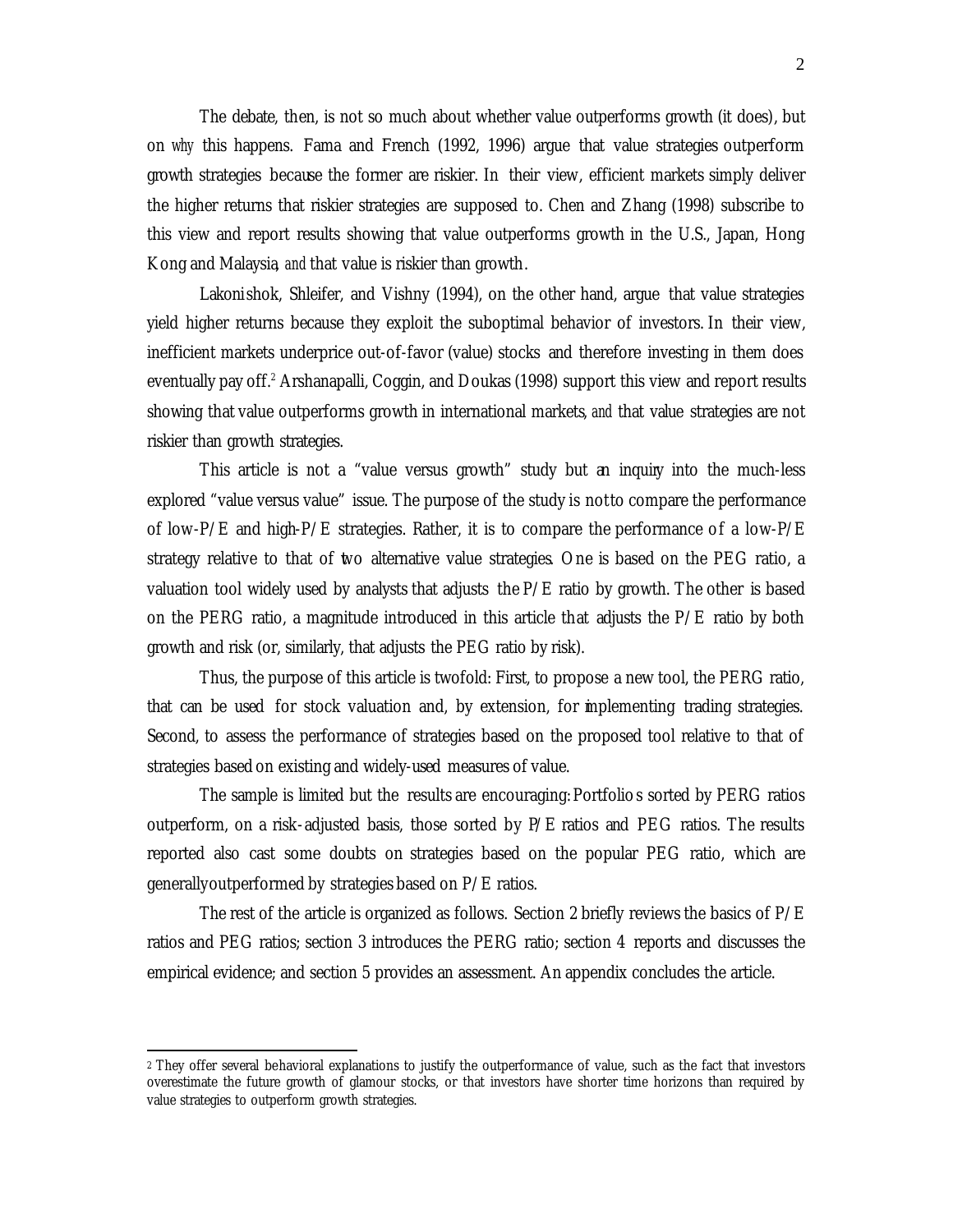## **2. Relative Valuation: The P/E Ratio and the PEG Ratio**

Value strategies are largely based on selecting stocks that are cheap relative to some fundamental variable. P/E ratios are used to select stocks that are cheap relative to earnings per share (EPS); price-to-cash flow ratios to select stocks that are cheap relative to cash flow per share; price-to-book ratios to select stocks that are cheap relative to book value per share; and so on.<sup>3</sup> Of all the tools of relative valuation,  $P/E$  ratios are arguably the most widely used by analysts.

## *2.1. The P/E Ratio*

 $\overline{a}$ 

The  $P/E$  ratio of a company determines the number of dollars investors are willing to pay for a dollar of the company's EPS. Although there is no ambiguity about the numerator, there are many possibilities for the denominator. Forward-looking P/Es are estimated on the basis of expected EPS (usually for the next four quarters) and trailing P/Es on the basis of observed EPS (usually the last four quarters). Furthermore, when determining a company's earnings, some anal ysts use net income, some others omit one-time charges, and yet some others use EBITDA. Finally, when comparing the P/Es of companies in different countries, different accounting systems add an additional obstacle to the standardization of earnings. In short, when dealing with P/E ratios it is important to read the small print.

Besides dealing with these matters, an analyst using  $P/E$  ratios as a valuation tool has at least two additional key issues to deal with: 1) To determine the appropriate benchmark of comparison; and 2) to determine the reasons for which a given  $P/E$  ratio may be different from its appropriate benchmark. Let's very briefly discuss the first problem, which is *not* the focus of this article.

There are at least three possibilities for the "appropriate" benchmark. First, a company's current  $P/E$  ratio could be compared to a "temporal" benchmark; that is, the average  $P/E$  ratio of the company over the previous several years. Second, a company's current P/E ratio could be compared to a "cross-sectional" benchmark; that is, the average current P/E ratio of comparable companies, which basically comes down to companies in the same industry. Finally, a company's current P/E ratio could be compared to a "theoretical" benchmark; that is, the  $P/E$  ratio the company should have given (some of) its fundamentals.<sup>4</sup> Whitbeck and Kisor (1963) pioneered

<sup>3</sup> Growth strategies, on the other hand, focus on companies with substantial growth prospects, which usually happen to have a high price relative to earnings, cash flow, book value, dividends, or other fundamentals.

<sup>4</sup> The sometimes-called "Fed's stock-valuation model" could be included in this category. In this model, the earnings yield of the S&P500 based on one-year forward estimated earnings should not depart significantly from the yield on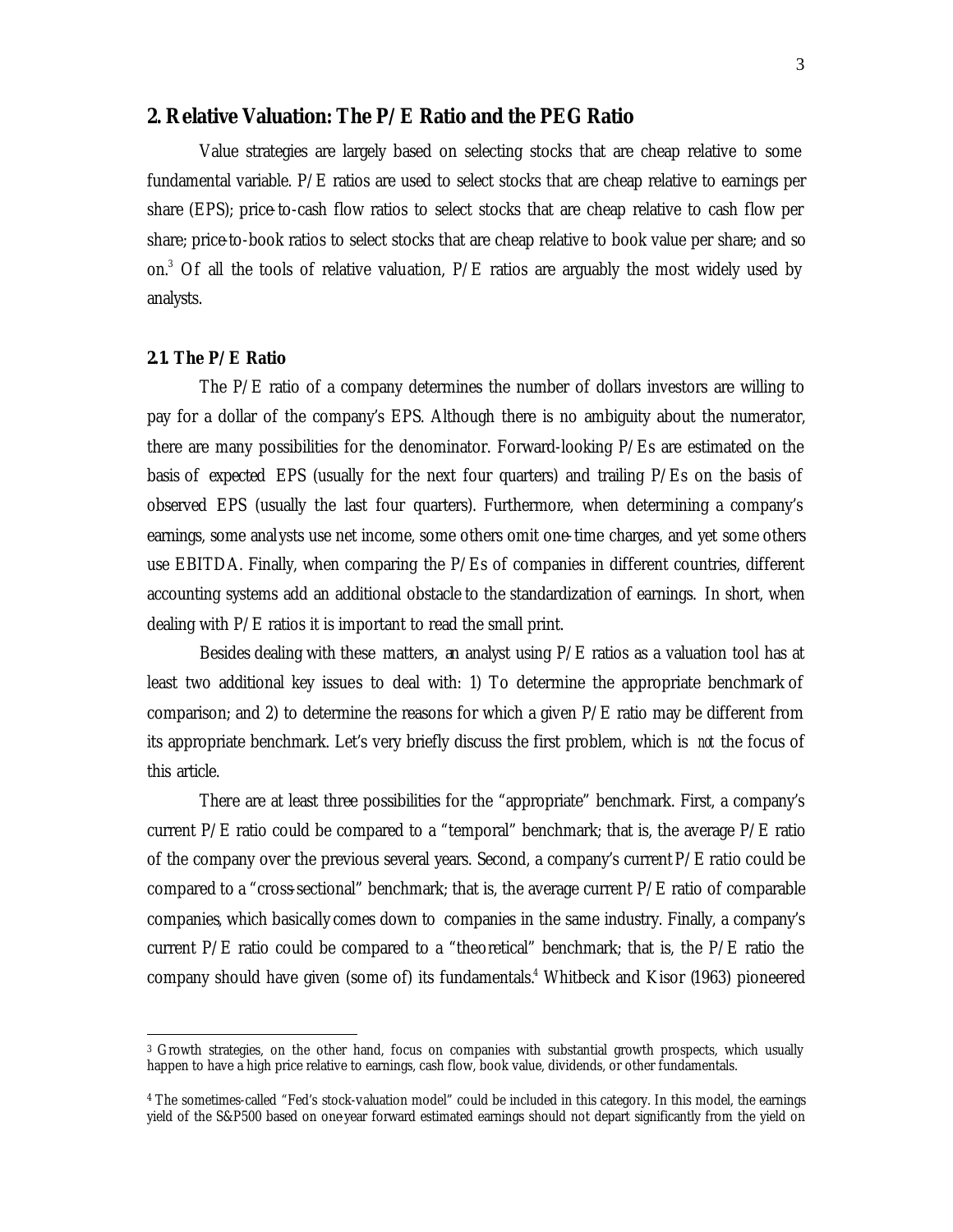the use of this type of benchmark by estimating an equilibrium P/E based on a company's expected growth in EPS, the variability (standard deviation) of its EPS, and its dividend payout ratio . Each of these benchmarks (temporal, cross-sectional, and theoretical) has several pros and cons but it is not the purpose of this article to address this issue.

## *2.2. The PEG Ratio*

Now to second problem. When comparing a company's  $P/E$  with its appropriate benchmark, an analyst may find a substantial difference between the two. If this is the case, the analyst's main task is to determine whether there any good reasons that explain this difference. If there are not, then the stock is mispriced and therefore a good buying or selling opportunity; if there are, then the stock is properly priced and therefore no trading opportunity exists.

Two of the main fundamental factors that may explain differences between the P/Es of comparable companies (or between a company's P/E and its appropriate benchmark) are growth and risk. This can be easily seen from the expression

$$
P/E = \frac{DPR \cdot (1 + g_D)}{R_E - g_D} \tag{1}
$$

where  $DPR$ ,  $g_{\scriptscriptstyle\!\! D}$ , and  $R_{\scriptscriptstyle\!\! E}$  denote the dividend -payout ratio, the long-term growth rate of dividends, and the required return of equity, respectively.<sup>5</sup>

Of these two variables, consider growth first. It is perfectly possible (and plausible) that two comparable companies may have a different  $P/E$  because, everything else equal, one is expected to grow its earnings faster than the other. Assume that company A has a  $P/E$  of 10 and (comparable) company B has a  $P/E$  of 20. It would be premature to conclude that A is relatively cheaper and therefore a good buying opportunity. It may well be the case that B is expected to grow its earnings at a faster rate than A; hence, investors are willing to pay more for a dollar of EPS of B than for a dollar of EPS of A. In other words, even though these two comparable companies have a different P/E, they both may be priced properly.

In order to account for differences in growth,  $a P/E$  ratio can be adjusted by the expected growth in EPS. This adjustment gives way to the so -called PEG ratio, which is defined as

<sup>10-</sup>year Treasury notes. In this regard, the yield on the 10-year note can be thought of as the equilibrium level of (the inverse of) the market's P/E.

<sup>5</sup> This expression is, of course, the constant-growth version of the dividend-discount model, with both sides divided by earnings per share.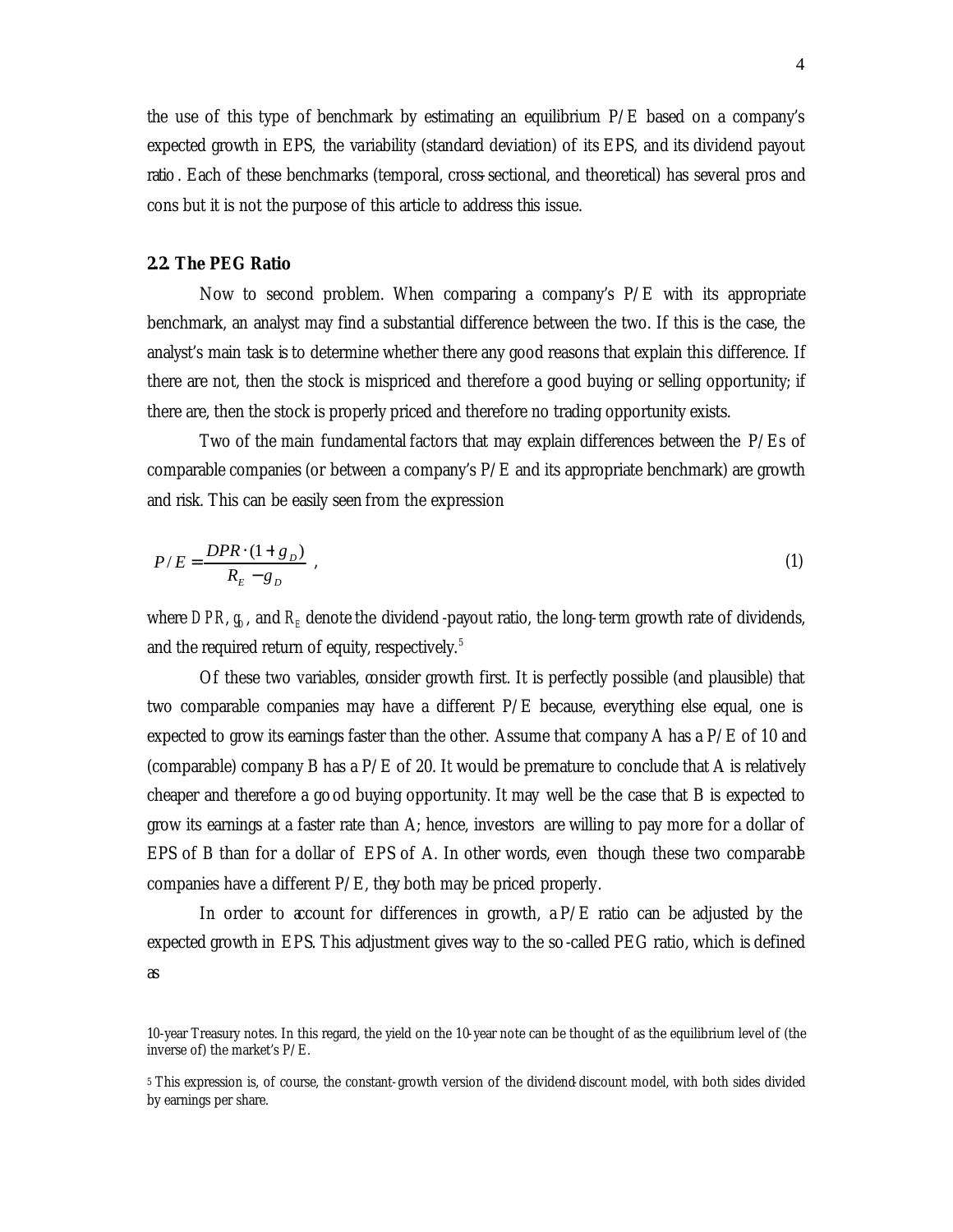$$
PEG = \frac{P/E}{g} \tag{2}
$$

where *g* denotes the expected growth in EPS.

Going back to companies A and B above, if B was expected to grow its EPS over the next five years at an annual rate of 10%, and A at only 5%, then both companies would have a PEG ratio of 2. In other words, once the higher P/E of B is adjusted by its higher expected growth in EPS, both companies have the same growth-adjusted multiple. Looked at in this way, the PEG ratio improves upon the P/E ratio because it adjusts the latter by one of its main determinants (growth).

Although there does not seem to be a widely-accepted benchmark for the PEG, practitioners tend to look for value in stocks with a PEG lower than 1. In *Beating the Street*, the legendary manager of the Fidelity Magellan fund, Peter Lynch, argues that as "a rule of thumb, a stock should sell at or below its growth rate—that is, the rate at which it increases its earnings every year." The Gardner brothers, in their Fool.com Web site, argue that in "a fully and fairly valued situation, a growth stock's price-to-earnings ratio should equal the percentage of the growth rate of its company's earnings per share." Finally, SmartMoney.com warns investors about the fact that any PEG "above 1 is suspect since that means the company is trading at a premium to its growth rate. Those looking for growth at a reasonable price usually look for a PEG of 1 or below."

## *2.3. Previous Studies on the PEG Ratio*

Despite its increasing popularity as a valuation tool, the academic literature on the PEG ratio is scarce. The pioneering study seems to be by Peters (1991), who focuses on the compounding power of PEG-sorted portfolios. He finds that between Jan/82 and Jun/89, \$1 invested in the lowest-PEG portfolio, rebalanced quarterly, would have turned into \$15.36, whereas \$1 invested in the highest-PEG portfolio, also rebalanced quarterly, would have turned into just \$1.38. (In the same period, \$1 invested in the S&P500 turned into \$3.56.)

More recently, Sun (2001) finds that PEG ratios and stock returns are negatively related during the period Jul/83-Jun/00, though the significance of the relationship largely stems from the first half of the sample. He also finds a hump-shaped relationship between PEG-sorted portfolios and returns, with low-PEG portfolios and high-PEG portfolios earning lower returns than medium-PEG portfolios. These results are not very supportive of the PEG as a valuation tool and cast doubt on a low-PEG value strategy.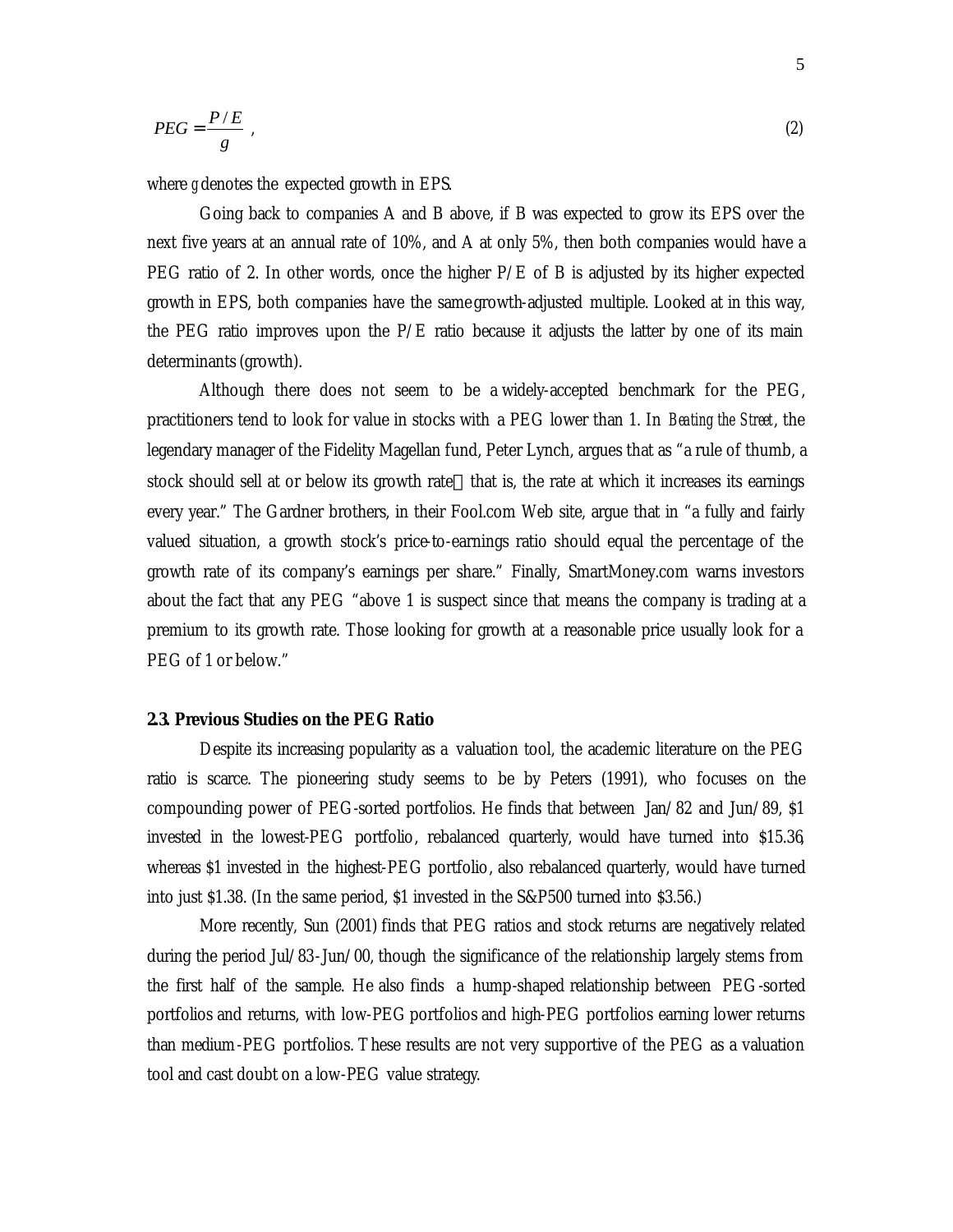Easton (2000), on the other hand , reports more optimistic results. He proposes a method to simultaneously estimate expected returns and earnings growth (thus refining PEG-based rankings), and finds that expected return estimates based on the PEG are highly correlated with those based on the refined methodology. It thus follows from these results that PEG ratios are a reasonable first-order approximation to a ranking on expected returns.

## **3. A New Tool of Relative Valuation: The PERG Ratio**

It was mentioned above that two of the main reasons that may explain differences in  $P/E$  ratios across comparable companies are growth and risk. PEG ratios adjust  $P/E$  ratios by growth, thus removing the impact of this factor. But what about risk? Take two comparable companies with the same P/E and expected growth in EPS but diffe rent risk. Would the fact that these two companies have the same PEG necessarily lead you to conclude that they are equally attractive? If not, doesn't then the PEG give an incomplete picture of relative value?

Go back to companies A ( $P/E=10$  and  $g=5\%$ ) and B ( $P/E=20$  and  $g=10\%$ ) above. Recall that, given their P/Es, A appeared to be more attractive than B, but after adjusting by growth both companies appeared to be equally attractive. But what if company A had a beta of 1 and company B a beta of 0.5? Would a rational investor still consider A to be more attractive than B? If not, doesn't then the PEG, again, give an incomplete picture of relative value?

## *3.1. The PERG Ratio*

Although there is a widely-accepted method to adjust P/E ratios by growth (the PEG ratio), there is no widely-accepted method to adjust P/E ratios by risk. This article attempts to fill that void by proposing a new valuation tool, the PERG ratio, that adjusts P/E ratios by *both* of its two main determinants, growth and risk. Thus, let a PERG ratio be defined as

$$
PERG = \frac{P/E}{g} \cdot R \tag{3}
$$

where *R* denotes risk. Although the obvious candidate to proxy for *R* is beta, some other parameters could be plausibly considered. (More on this below.)

Note from (2) that, given two stocks with the same P/E, the higher the expected growth in EPS, the lower the PEG, and the more attractive the stock. Similarly, note from (3) that given two stocks with the same PEG, the lower the risk, the lower the PERG, and the more attractive the stock. In other words, when using the PERG as a valuation tool, the best stocks are those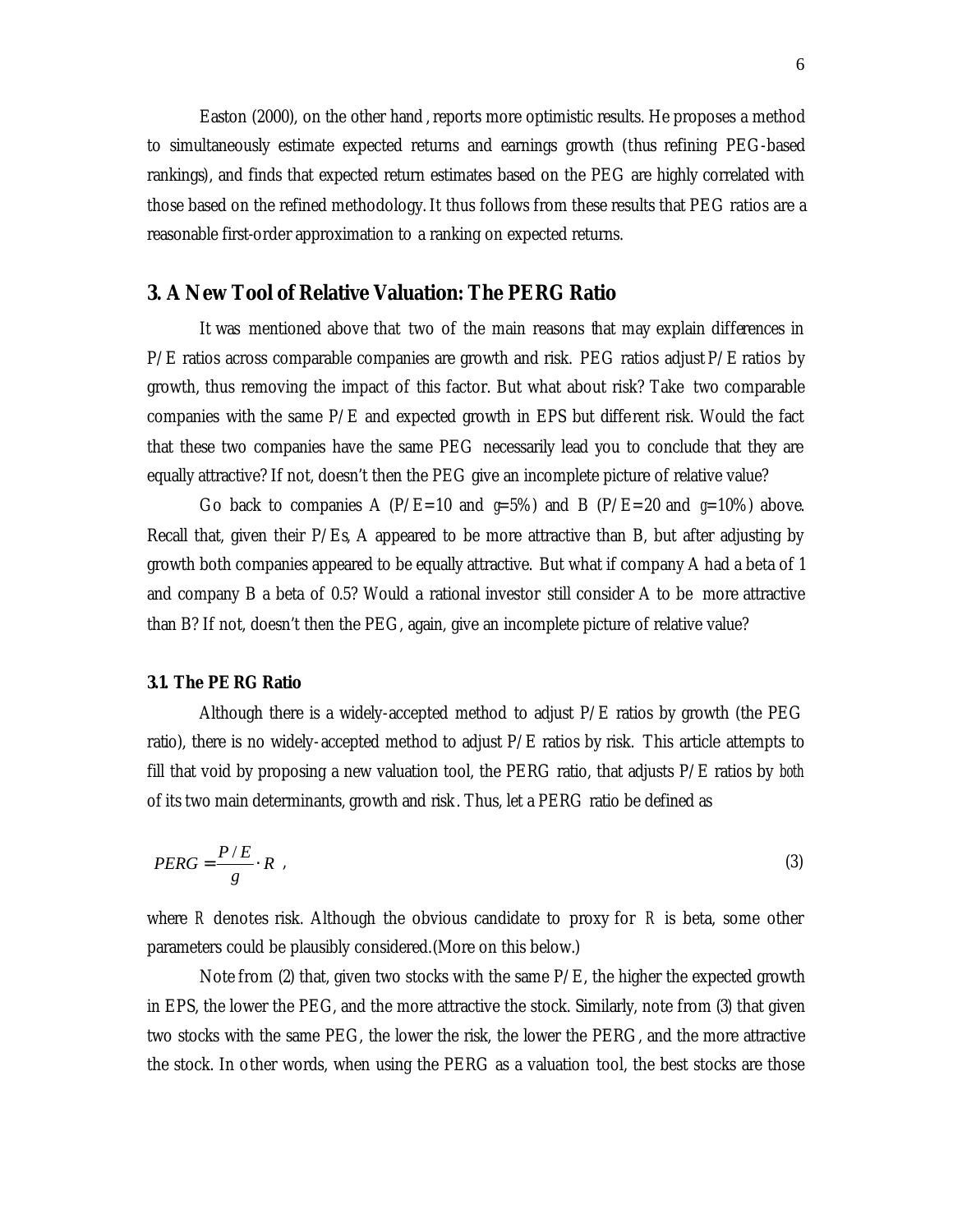with the lowest PERG; that is, those that are either cheap (low P/E), or expected to grow fast (high *g*), or not very risky (low *R*).

Going back once again to companies A and B above, recall that A appears to be more attractive in terms of  $P/E$ , and that both companies appear to be equally attractive in terms of PEG. However, once the fact that B  $(\beta=0.5)$  is less risky than A  $(\beta=1)$  is taken into account, then B (PERG=1) becomes more attractive than A (PERG=2). Hence, the relative value of A and B as assessed by their P/Es is exactly reversed once their differential growth and risk are taken into account by comparing their PERGs.

## *3.2. An Empirical Example*

Consider the data reported in Exhibit 1 for two of the companies in the sample, Johnson & Johnson (J&J) and Ely Lilly, both in the pharmaceutical industry. The exhibit shows for both companies their  $P/E$ , their expected growth in EPS, their risk quantified by beta, and both their PEG and their PERG.

#### **Exhibit 1. P/E, PEG, and PERG**

|                         | P/E                  |                     |                    | $\overline{\mathrm{PEC}}$<br>r Lu     | PERG       |
|-------------------------|----------------------|---------------------|--------------------|---------------------------------------|------------|
| J&J<br>Lilly<br>Ely<br> | റ~റ<br>4.1.0<br>24.5 | 12.9%<br>7%<br>υ. ι | U.4<br>ה ר<br>v. 4 | $L_{\cdot}$<br>$\Omega$ $\eta$<br>v.i | 0.9<br>0.6 |

P/E on Sep/02. Expected growth in EPS (*g*) based on observed annual growth for the previous 10 years. Beta (*ß*) estimated on the basis of the previous 60 months. PEG and PERG follow from (2) and (3), respectively.

As the exhibit shows, a simple comparison of P/Es indicates that Ely Lilly is cheaper than J&J and therefore more attractive. However, once that the much higher expected growth of J&J is accounted for, J&J becomes more attractive than Ely Lilly on the basis of their PEGs. And yet, once the much higher risk of J&J is taken into account, Ely Lilly becomes more attractive than J&J on the basis of their PERGs.

This simple example shows that assessing companies on the basis of their  $P/Es$ ,  $PEGs$ , or PERGs may imply different rankings. In other words, the relative attractiveness of companies may change significantly depending on the valuation ratio considered. The results reported in the next section confirm and complement the results of this simple example.

## *3.3. Assessing Risk*

It was briefly discussed above that although analysts and investors use  $P/E$  ratios regularly, not all of them define this ratio in the same way. Earnings, as was briefly discussed, can be defined in a variety of ways. Furthermore, the *g* that analysts and investors use to adjust P/E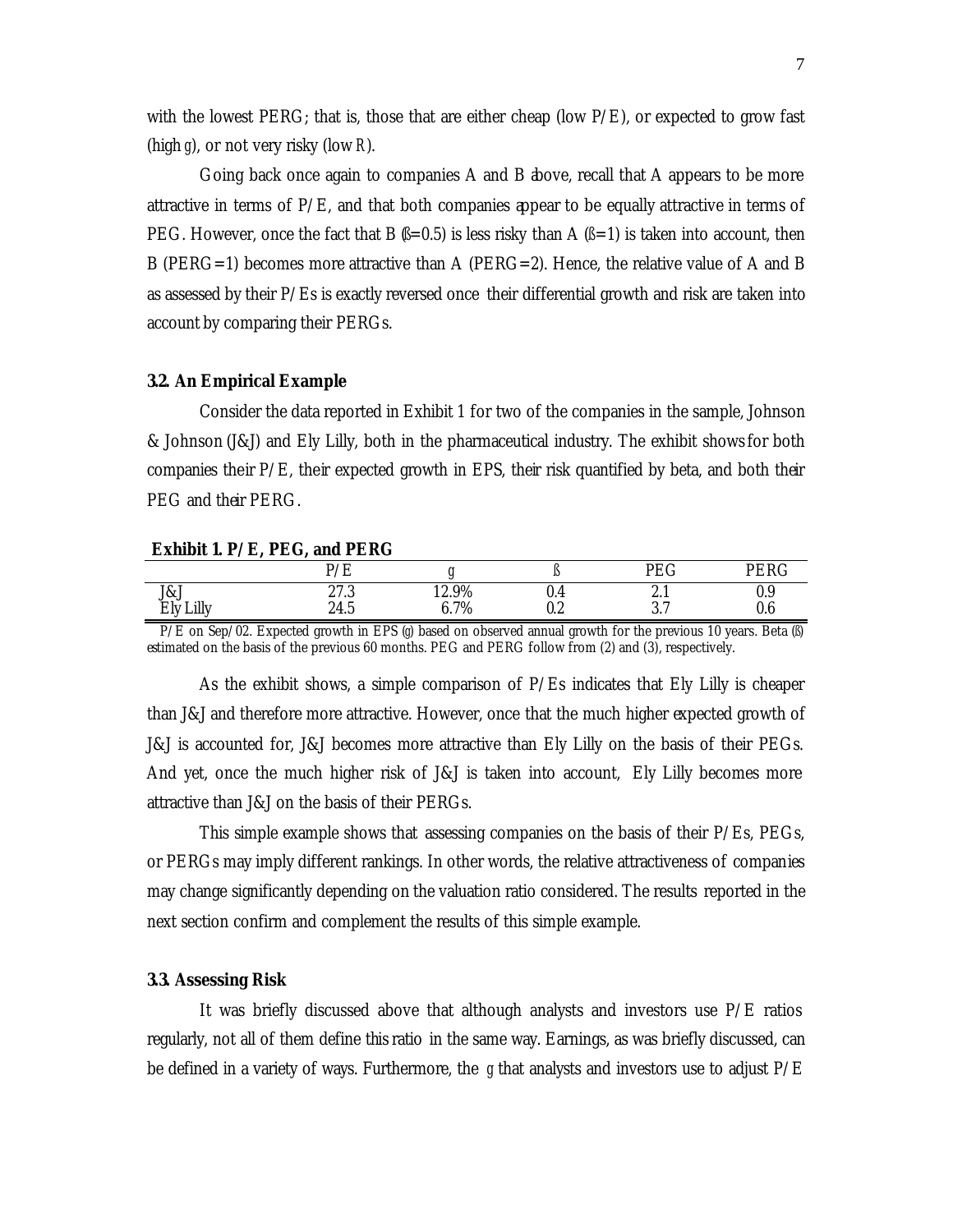ratios by growth can also be thought of in more than one way. At the very least, there is no clear consensus on whether *g* should be the expected growth in EPS one or more years forward.

Similarly, the *R* used to adjust PEG ratios by risk thus giving way to the PERG ratio can also be thought of in more than one way. Risk is, after all, the most elusive concept in Finance. The most widely-used measure of risk, and the obvious proxy for *R*, is beta (*ß*), the sensitivity of a company's returns to fluctuations in the market returns. In this case, the PERG would be given by {(P/E)/*g*}⋅*ß*.

An alternative measure of risk that stems from a downside risk framework is the downside beta  $(\beta^D)$ , which measures the sensitivity of a company's returns to the market returns when both returns fall below a given benchmark.<sup>6</sup> More precisely, a downside beta for company *i* can be defined as

$$
\boldsymbol{b}_{i}^{D} = \frac{S_{iM}}{S_{M}^{2}} = \frac{E\{\text{Min}\left[(R_{i} - \mathbf{m}_{i}), 0\right] \cdot \text{Min}\left[(R_{M} - \mathbf{m}_{M}), 0\right]\}}{E\{\text{Min}\left[(R_{M} - \mathbf{m}_{M}), 0\right]\}},
$$
\n(4)

where  $S_{\mu}$  denotes the cosemivariance between the returns of company *i* and the market (indexed by *M*),  $\mathbf{S}_M^2$  denotes the semivariance of the market returns, and  $\mu$  represents mean returns (just one of the many possible benchmarks used in a downside risk framework). If the downside beta is used as a proxy for *R*, then the PERG would be given by  $\{({\rm P}/{\rm E})/\textit{g}\} {\cdot} \textit{B}^{\rm D}.$ 

There is a huge number of studies that attempt to identify the variables that explain the cross section of stock returns. Although the analysis below focuses on beta and downside beta as proxies for risk, alternative risk factors identified in the literature as explaining returns could in principle be used as proxies for *R* in (3). Alternatively, risk could be measured by the required return that stems from a pricing model.

## **4. The Evidence**

 $\overline{a}$ 

There are at least two types of analysis that could be performed when assessing the impact of a given variable on returns. The standard *statistical* analysis is designed to answer whether the variable considered significantly explains the variability of returns. An *economic* analysis, on the other hand, focuses on assessing the returns generated by a trading strategy

<sup>6</sup> A downside risk framework is useful when returns distributions are non -normal, as is the case in (for example) emerging markets. The downside beta, in fact, explains the cross section of stock returns in emerging markets better than beta; see Estrada (2002).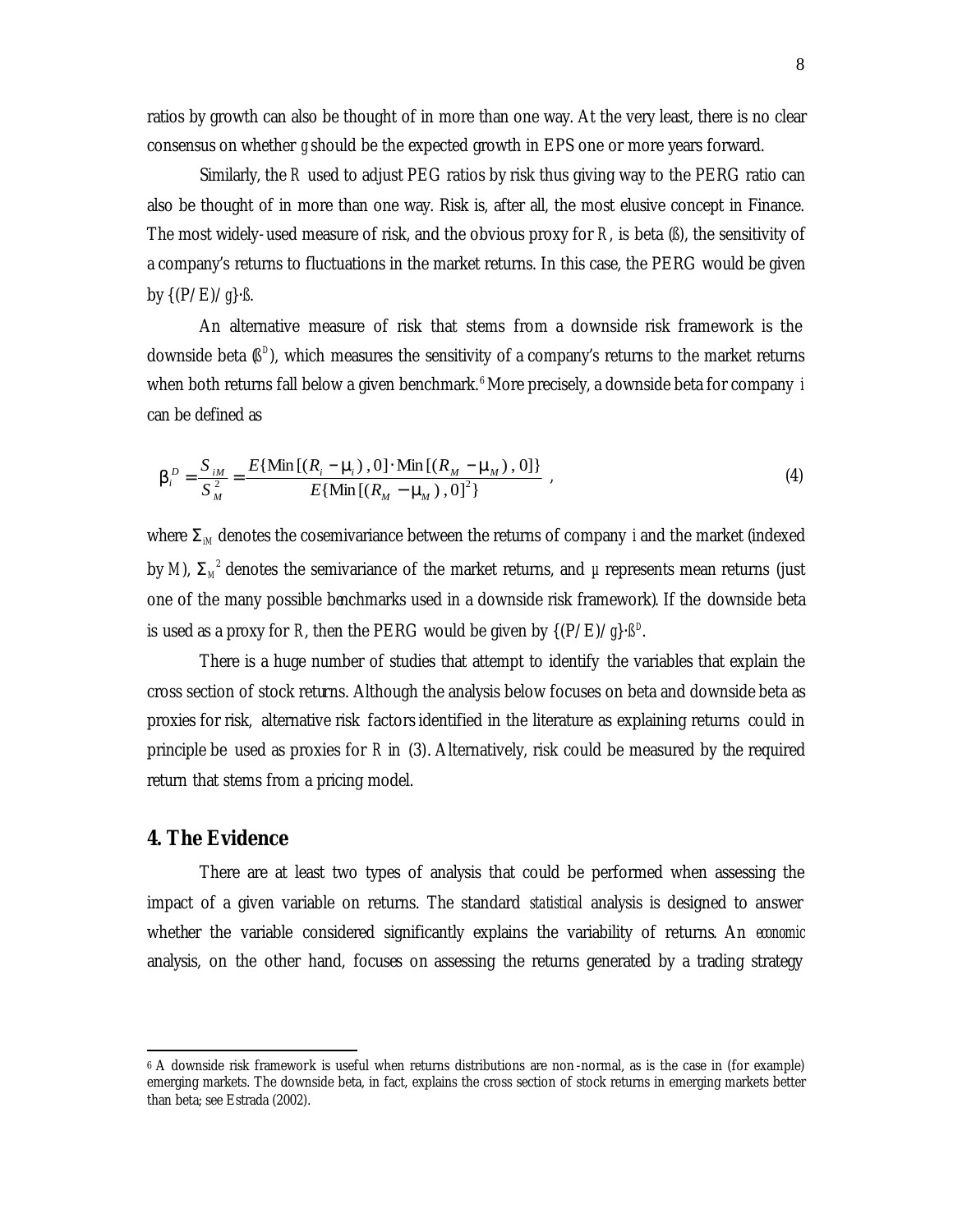based on the variable of interest, compared to the returns generated by strategies based on other variables. The analysis in this article belongs to the latter category.<sup>7</sup>

The central question in this article is whether PERG-ranked portfolios outperform portfolios ranked by P/E ratios and PEG ratios. The data used consists of a sample of 100 companies that were selected with the only restriction that they had returns available for the full sample period Jan/1975 – Sep/2002.<sup>8</sup> Exhibit A1 in the appendix shows all the companies in the sample as well as the industry they belong to.

## *4.1. Parameter Estimates and Portfolio Formation*

l

Computation of all the relevant ratios for each company requires estimates of EPS, expected growth in EPS, and risk. P/E ratios as downloaded from Datastream are based on trailing EPS. Because PEG ratios are usually defined in terms of expected earnings, the implicit assumption in the analysis is that the best estimate of expected earnings are the earnings observed the year before. Given the dismal record of analysts in predicting earnings, this na ive assumption may be more plausible than it may appear at a first glance.

A similar assumption is made for the expected growth in EPS: At every relevant point in time, expected growth rates are estimated as the mean annual compound growth rate over the previous five years. Similarly, the risk parameters beta and downside beta are also estimated, at every relevant point in time, using returns from the previous five-year period.

The construction of portfolios and the assessment of their performance is done the following way. At the beginning of each investment period, stocks are ranked by one of the three ratios considered (P/E, PEG, and PERG). $^9$  The top-30 stocks are then assigned to a portfolio that is held through the end of the investment period. Portfolio returns during this period are computed as an equally-weighted average of returns of all the stocks in the portfolio. In order to obtain robust results, the analysis is performed for one 23-year investment period, two 10-year periods (plus a shorter 3-year period), and four 5-year periods (plus a shorter 3-year period).

<sup>7</sup> Of course, these two types of analyses complement each other and both are useful in their own right. However, investors are usually more interested in economic (as opposed to statistical) analyses.

<sup>8</sup> The analysis is actually performed over the Jan/1980 – Sep/2002 period, but the Jan/1975 – Dec/1979 period is required to estimate the parameters needed to form portfolios at the beginning of 1980.

<sup>9</sup> If at any point of portfolio formation the annualized growth in earnings for the previous five years of any company is negative, or its  $P/E$  ratio cannot be computed due to losses, then the stock is omitted from that ranking.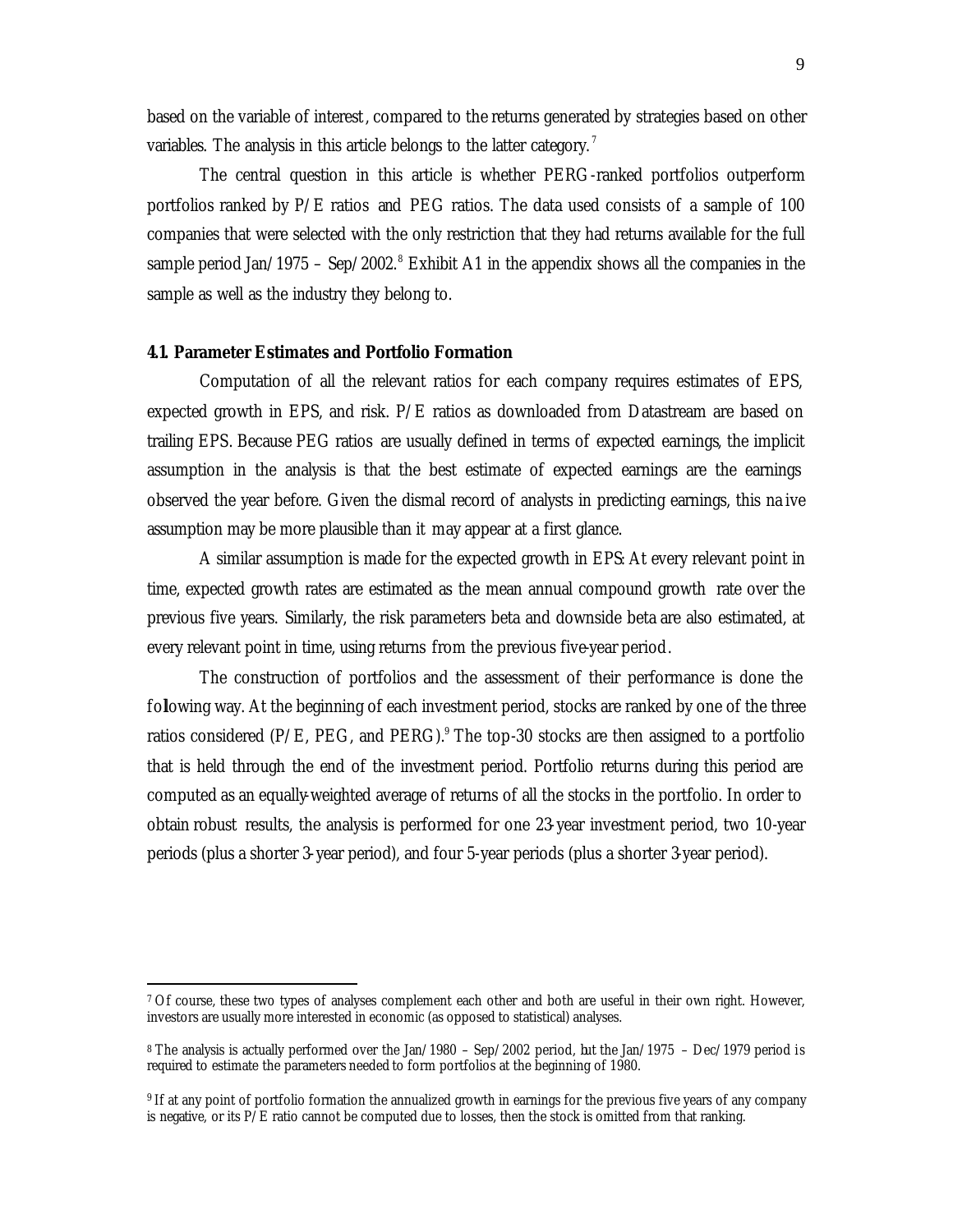## *4.2. A Preliminary Assessment of Performance: Holding-Period Returns*

Exhibit 2 displays the returns of portfolios ranked by P/Es, PEGs, and PERGs for all investment periods, as well as the market returns as measured by the S&P500. Had portfolios been formed on the basis of these three ratios at the beginning of 1980 and held through the end of Sep/02, a low-P/E strategy would have outperformed the other two strategies considered and the market. As Panel A shows, the 5,311.7% holding-period return (HPR) for the low-P/E portfolio is larger than that delivered by the low-PEG portfolio (4,927.6%), the low-PERG portfolio (5,040.5%), and the market (1,444.5%).

| <b>Investment Period</b>                   | P/E      | <b>PEG</b> | <b>PERG</b> | Market   |
|--------------------------------------------|----------|------------|-------------|----------|
| Panel $A$ : No rebalancing                 |          |            |             |          |
| 1980-2002 (HPR)                            | 5,311.7% | 4,927.6%   | 5,040.5%    | 1,444.5% |
| <b>Panel B:</b> Rebalancing every 10 years |          |            |             |          |
| 1980-89                                    | 748.1%   | 720.2%     | 790.6%      | 403.9%   |
| 1990-99                                    | 699.5%   | 798.3%     | 648.2%      | 432.8%   |
| 2000-02                                    | 19.3%    | $0.8\%$    | 8.5%        | $-42.5%$ |
| <b>HPR</b>                                 | 7,989.5% | 7,327.8%   | 7,128.3%    | 1,444.5% |
| <b>Panel C:</b> Rebalancing every 5 years  |          |            |             |          |
| 1980-84                                    | 219.2%   | 220.8%     | 191.3%      | 99.0%    |
| 1985-89                                    | 157.8%   | 151.5%     | 196.8%      | 153.2%   |
| 1990-94                                    | 101.3%   | 102.7%     | 98.4%       | 51.7%    |
| 1995-99                                    | 310.1%   | 337.0%     | 289.5%      | 251.1%   |
| 2000-02                                    | 19.3%    | 0.8%       | 8.5%        | $-42.5%$ |
| <b>HPR</b>                                 | 8,007.0% | 7,105.4%   | 7,146.7%    | 1,444.5% |

**Exhibit 2. Performance (I): Returns**

HPR: Holding-period return. HPR computed as the compound return over all subperiods.

Relative results are not significantly different under rebalancing. Regardless of whether portfolios are rebalanced every 10 years (panel B) or every 5 years (panel C), value strategies based on P/Es outperform the other two strategies, in some cases by a significant margin, and the market. Exhibit 3 complements Exhibit 2 by displaying the evolution of a \$1,000 investment at the beginning of 1980, compounded at the returns shown in Exhibit 2.

Exhibits 2 and 3 together seem to imply that there may be no need to replace the P/E ratio as a tool to implement value strategies. However, these exhibits give an incomplete picture of what investors focus on when making investment decisions. Rather than focusing just on returns, investors do care also about risk. All models of modern portfolio theory are, in fact, solidly based on a trade-off between risk and return. In other words, a correct evaluation of performance needs to account for both returns *and* risk.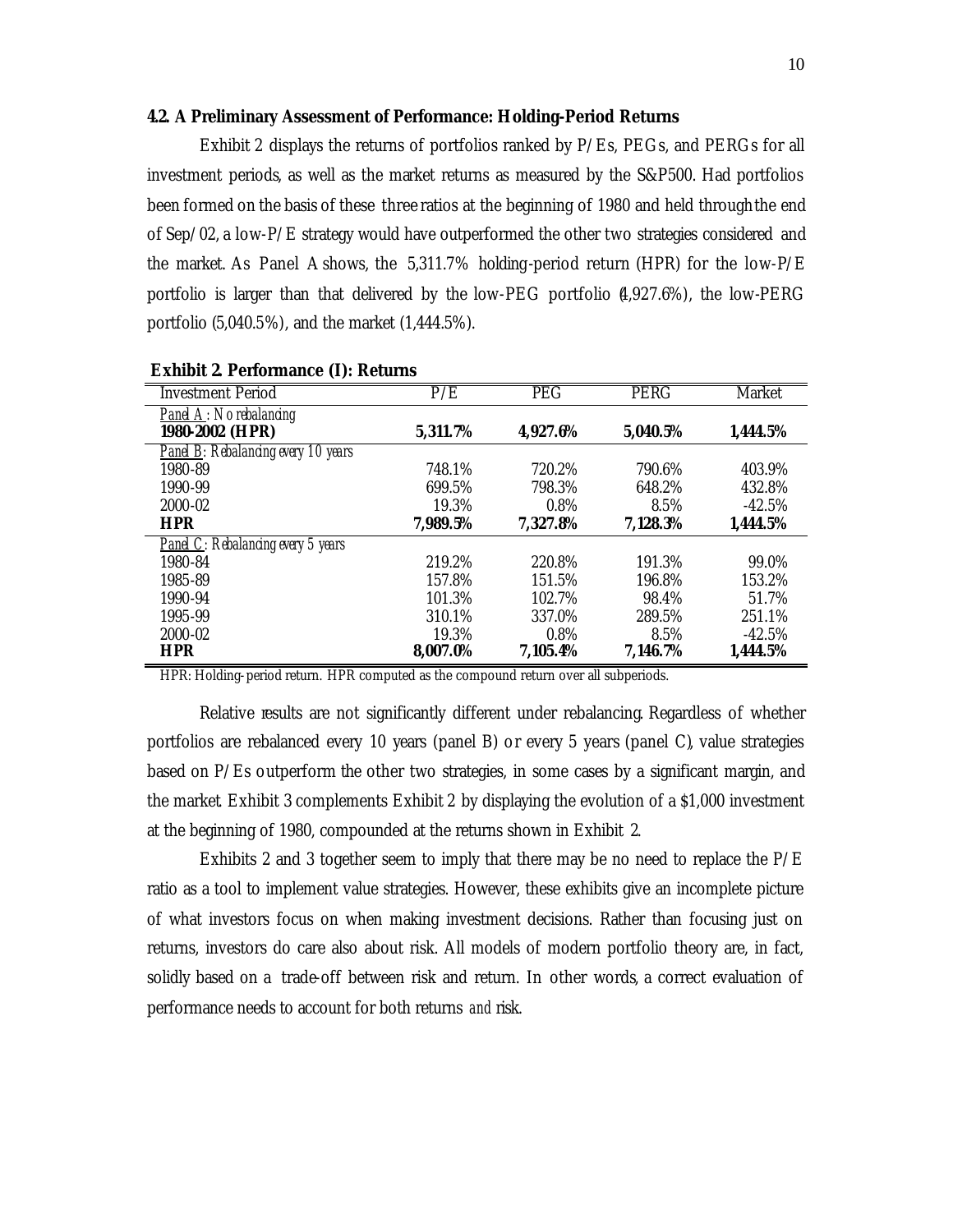| ежирн о площной ога от,обо нискиет |                 |            |                 |               |
|------------------------------------|-----------------|------------|-----------------|---------------|
| <b>Investment Period</b>           | P/E             | <b>PEG</b> | PERG            | <b>Market</b> |
| Panel A                            |                 |            |                 |               |
| <b>By Dec/2002</b>                 | \$54,117        | \$50,276   | \$51,405        | \$15,445      |
| Panel B                            |                 |            |                 |               |
| By Dec/1989                        | \$8,481         | \$8,202    | \$8,906         | \$5,039       |
| By Dec/1999                        | \$67,809        | \$73,679   | \$66,635        | \$26,845      |
| <b>By Sep/2002</b>                 | <b>\$80,895</b> | \$74,278   | \$72,283        | \$15,445      |
| Panel $\overline{C}$               |                 |            |                 |               |
| By Dec/1984                        | \$3,192         | \$3,208    | \$2,913         | \$1,990       |
| By Dec/1989                        | \$8,230         | \$8,069    | \$8,645         | \$5,039       |
| By $Dec/1994$                      | \$16,569        | \$16,356   | \$17,151        | \$7,645       |
| By Dec/1999                        | \$67,956        | \$71,472   | \$66,805        | \$26,845      |
| <b>By Sep/2002</b>                 | \$81,070        | \$72,054   | <b>\$72,467</b> | \$15,445      |

**Exhibit 3: Evolution of a \$1,000 Investment**

All figures follow from an initial investment of \$1,000 on Jan/1/1980 compounded at the returns displayed in Exhibit 2.

#### *4.3. A Better Assessment of Performance: Sharpe Ratios*

Exhibit 4 shows the missing side of the coin by reporting information about the risk of each portfolio as measured by the monthly standard deviation of returns. It also shows the (arithmetic) mean monthly return and the Sharpe ratio of each portfolio , the latter defined as the portfolio's mean return divided by its standard deviation. As the exhibit shows, the picture now is significantly different.

| Investment  |           | P/E  |           |         | PEG       |       |         | PERG |       |         | Market    |           |
|-------------|-----------|------|-----------|---------|-----------|-------|---------|------|-------|---------|-----------|-----------|
| Period      | <b>MR</b> | SD   | <b>SR</b> | MR      | <b>SD</b> | SR    | MR      | SD   | SR    | MR      | <b>SD</b> | <b>SR</b> |
| Panel A     |           |      |           |         |           |       |         |      |       |         |           |           |
| 1980-02     | $1.6\%$   | 5.5% | 29.38     | 1.6%    | 5.0%      | 31.31 | 1.6%    | 4.9% | 31.84 | 1.1%    | 4.5%      | 24.53     |
| Panel B     |           |      |           |         |           |       |         |      |       |         |           |           |
| 1980-89     | 1.9%      | 5.2% | 37.09     | 1.9%    | 5.1%      | 37.04 | 2.0%    | 4.8% | 40.83 | 1.5%    | 4.7%      | 31.01     |
| 1990-99     | 1.9%      | 5.1% | 36.86     | 2.0%    | 5.3%      | 37.30 | 1.8%    | 4.9% | 36.87 | 1.5%    | 3.9%      | 38.13     |
| 2000-02     | $0.7\%$   | 5.7% | 12.21     | $0.2\%$ | 5.3%      | 3.02  | 0.4%    | 4.9% | 7.42  | $-1.5%$ | 5.2%      | $-29.58$  |
| <b>WAvg</b> |           |      | 33.98     |         |           | 33.04 |         |      | 35.05 |         |           | 26.82     |
| Panel C     |           |      |           |         |           |       |         |      |       |         |           |           |
| 1980-84     | 2.1%      | 4.8% | 42.77     | 2.1%    | 4.8%      | 42.89 | 1.9%    | 4.1% | 45.85 | 1.2%    | 4.4%      | 28.51     |
| 1985-89     | 1.7%      | 5.0% | 34.53     | 1.7%    | 5.7%      | 30.22 | $2.0\%$ | 5.2% | 37.64 | 1.7%    | 5.1%      | 33.14     |
| 1990-94     | 1.3%      | 4.5% | 28.28     | 1.3%    | 4.9%      | 26.74 | 1.2%    | 4.3% | 28.76 | $0.8\%$ | 3.6%      | 21.06     |
| 1995-99     | 2.5%      | 5.4% | 46.85     | 2.6%    | 5.3%      | 49.94 | 2.4%    | 4.8% | 49.65 | 2.2%    | 4.0%      | 54.53     |
| 2000-02     | $0.7\%$   | 5.7% | 12.21     | $0.2\%$ | 5.3%      | 3.02  | 0.4%    | 4.9% | 7.42  | $-1.5%$ | 5.2%      | $-29.58$  |
| <b>WAvg</b> |           |      | 34.98     |         |           | 33.29 |         |      | 36.48 |         |           | 26.59     |

#### **Exhibit 4. Performance (II): Sharpe Ratios**

MR: (Arithmetic) mean return; SD: Standard deviation of returns; SR: Sharpe ratio (×100). WAvg: Weighted average. SR=MR/SD. Monthly magnitudes.

Panel A shows that the low-P/E strategy is outperformed, on a risk-adjusted basis, by the other two strategies. This panel shows, in fact, that for the whole sample period, the best strategy is based on the PERG ratio proposed in this article. Panels B and C further confirm the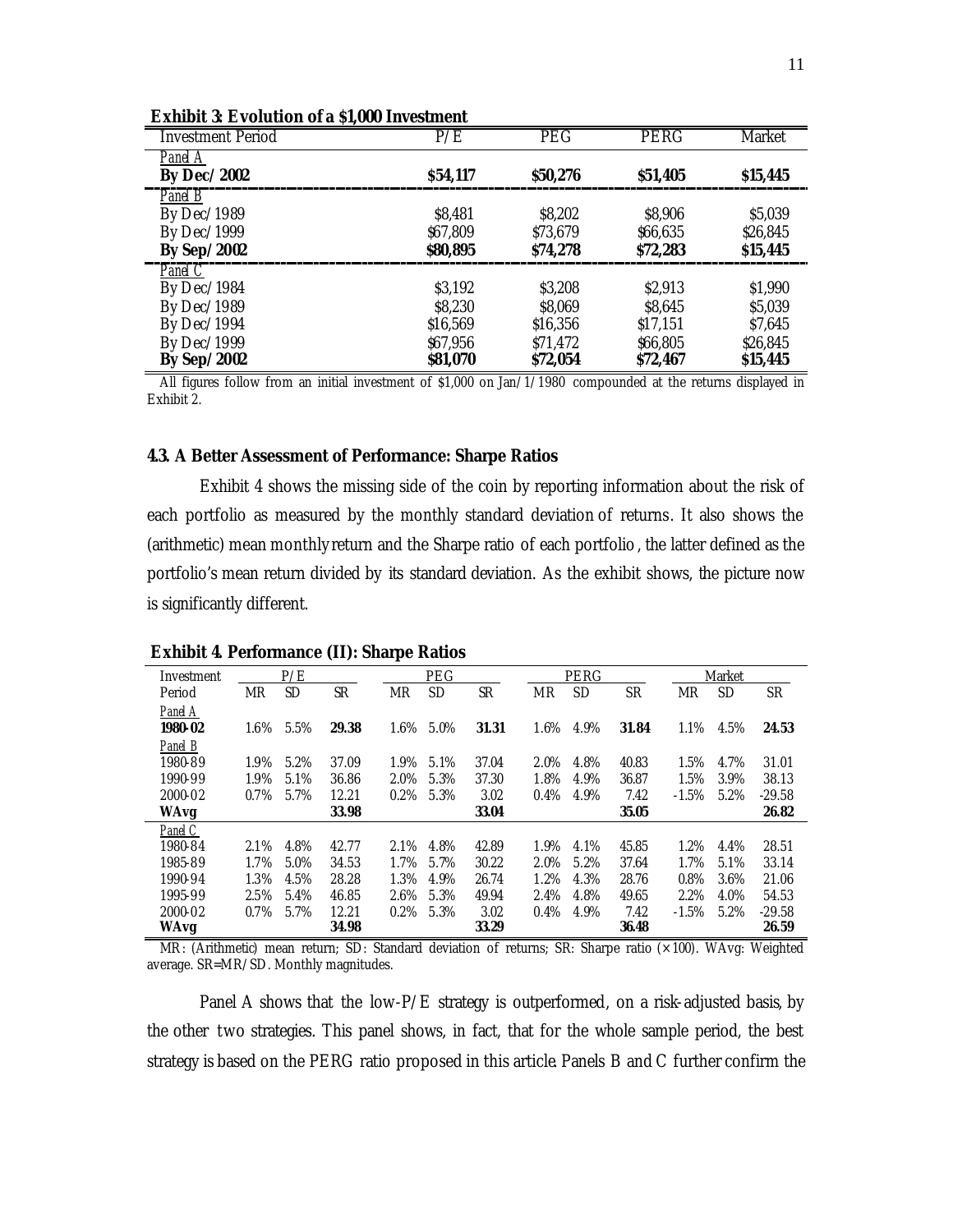superiority of the low-PERG strategy, which outperforms the other two strategies (not only on average but also in most subperiods) and the market  $^{\rm 10}$ 

Furthermore, Exhibit 4 casts doubt on the usefulness of the popular low-PEG strategy, which is outperformed (on average and in most subperiods) by a strategy based on  $P/Es$  (and PERGs). These results reinforce those of Sun (2001) questioning the validity of value strategies based on PEG ratios.

## *4.4. A More Intuitive Approach: Risk-Adjusted Returns*

The Sharpe ratios displayed in Exhibit 4 appropriately assess the risk-adjusted performance of each strategy but suffer from the problem of lacking intuition. Expressing returns in units of risk does not make it easy to determine intuitively *how much* better is a given strategy relative to another. However, a slight modification of the Sharpe ratio enables a better comparison.

As defined above, the Sharpe ratio of portfolio  $p$  (*SR*) is given by  $SR_p = \mu/s_p$  , where  $\mu$ and *s* represent the (arithmetic) mean return and standard deviation of portfolio *p*. If the Sharpe ratio is multiplied by the standard deviation of returns of the market portfolio  $(s_M)$  we obtain the risk-adjusted return of portfolio  $p\ (RAR_p)$  given by  $RAR_p = (s_{\mathit{M}}/s_p~{\color{red}){\cdot}}{\mu_{p}}^{11}$ 

This measure of risk-adjusted returns has two desirable characteristics. First, unlike Sharpe ratios which are measured in units of risk, risk-adjusted returns are measured in % and therefore easier to interpret. Second, because *RAR*s are obtained by multiplying Sharpe ratios by a constant (note that *RAR<sup>p</sup>* = *sM*·*SR<sup>p</sup>* ), any ranking of stocks based on *RAR*s preserves the ranking based on Sharpe ratios.

Note that, by construction, the*RAR* measure penalizes (rewards) the return performance of any portfolio more (less) volatile than the market. In this regard, the *RAR* measure enables an apples-to-apples comparison of returns, unlike the returns displayed in Exhibit 2 that compare portfolios of different volatility.

Panels A-C of Exhibit 5 display the monthly risk-adjusted returns of all three strategies and the market. The relative performance of the strategies is of course the same as that displayed in Exhibit 4 but the figures in Exhibit 5 provide more intuitive results. The strategy based on the PERG ratio outperforms that based on the P/E (PEG) ratio by 11 (2) basis points when there is

<sup>10</sup> Because in panels B and C the last subperiod is shorter than the previous subperiods, averages are calculated on a time-weighted basis; that is, weighting each subperiod by the proportion of months in the whole sample period.

<sup>11</sup> This definition of risk-adjusted returns is slightly different from the RAP (risk-adjusted performance) measure proposed by Modigliani and Modigliani (1997).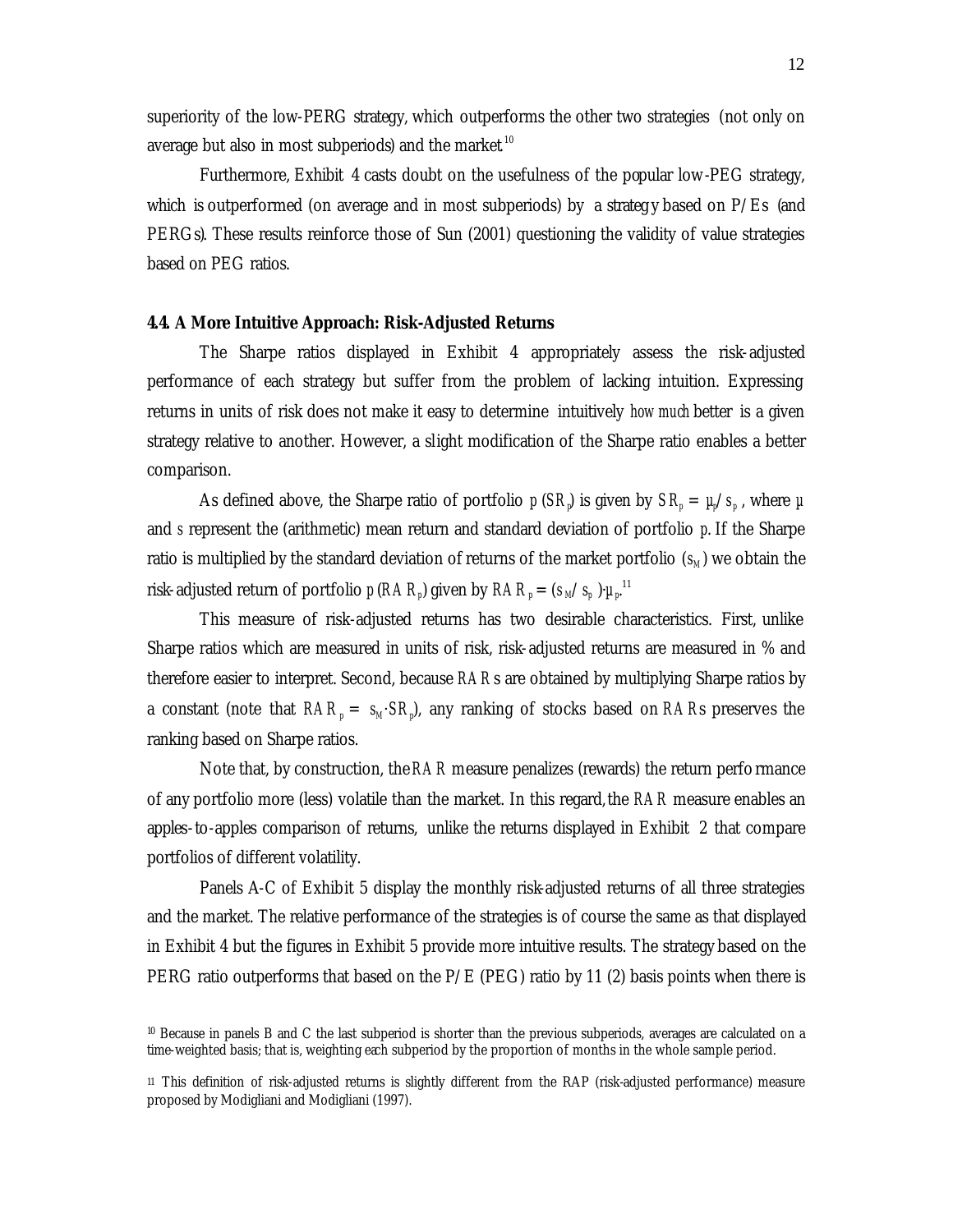no rebalancing, by 5 (10) basis points when portfolios are rebalanced every 10 years, and by 7 (16) basis points when portfolios are rebalanced every 5 years, all figures on a monthly basis. The market is outperformed by all three strategies on average though not in every subperiod.

| <b>Investment Period</b>   | P/E      | <b>PEG</b> | <b>PERG</b> | Market   |
|----------------------------|----------|------------|-------------|----------|
| Panel A                    |          |            |             |          |
| 1980-02                    | 1.33%    | 1.42%      | 1.44%       | 1.11%    |
| $P$ <i>anel</i> $B$        |          |            |             |          |
| 1980-89                    | 1.76%    | 1.76%      | 1.94%       | 1.47%    |
| 1990-99                    | 1.43%    | 1.45%      | 1.43%       | 1.48%    |
| 2000-02                    | 0.63%    | 0.16%      | 0.38%       | $-1.53%$ |
| <b>WAvg</b>                | 1.48%    | 1.43%      | 1.53%       | 1.11%    |
| Panel C                    |          |            |             |          |
| 1980-84                    | 1.87%    | 1.87%      | 2.00%       | 1.25%    |
| 1985-89                    | 1.76%    | 1.54%      | 1.92%       | 1.69%    |
| 1990-94                    | 1.02%    | $0.97\%$   | 1.04%       | 0.76%    |
| 1995-99                    | 1.89%    | 2.01%      | 2.00%       | 2.20%    |
| 2000-02                    | 0.63%    | 0.16%      | 0.38%       | $-1.53%$ |
| <b>WAvg</b>                | 1.51%    | 1.42%      | 1.58%       | 1.11%    |
| Panel D                    |          |            |             |          |
| No rebalancing             | \$36,945 | \$46,783   | \$49,889    | \$20,426 |
| Rebalancing every 10 years | \$54.839 | \$47,796   | \$62,410    | \$20,426 |
| Rebalancing every 5 years  | \$60,545 | \$47,572   | \$71,755    | \$20,426 |

**Exhibit 5. Performance (III): Risk-Adjusted Returns**

WAvg: Weighted average. Panels A-C show m onthly returns. Panel D shows risk-adjusted dollars at Sep/02.

Panel D of Exhibit 5 displays the terminal value of a \$1,000 investment at the beginning of 1980, compounded at the average risk-adjusted returns shown in panels A-C through the end of Sep/02. Note that these terminal values are expressed in risk-adjusted dollars; that is, they take into account both the returns delivered by each strategy and a penalty (reward) for being more (less) volatile than the market.

## *4.5. Robustness: Treynor Ratios*

The results reported and discussed in the previous section clearly point in the same direction: PERG-based strategies outperform those based on P/Es and PEGs on a risk-adjusted basis. However, it could be argued that returns should be adjusted by risk as measured by each portfolio's beta rather than by its standard deviation. In other words, it could be argued that riskadjusted returns should be assessed with Treynor ratios rather than with Sharpe ratios, the former defined as a portfolio's mean return divided by its beta.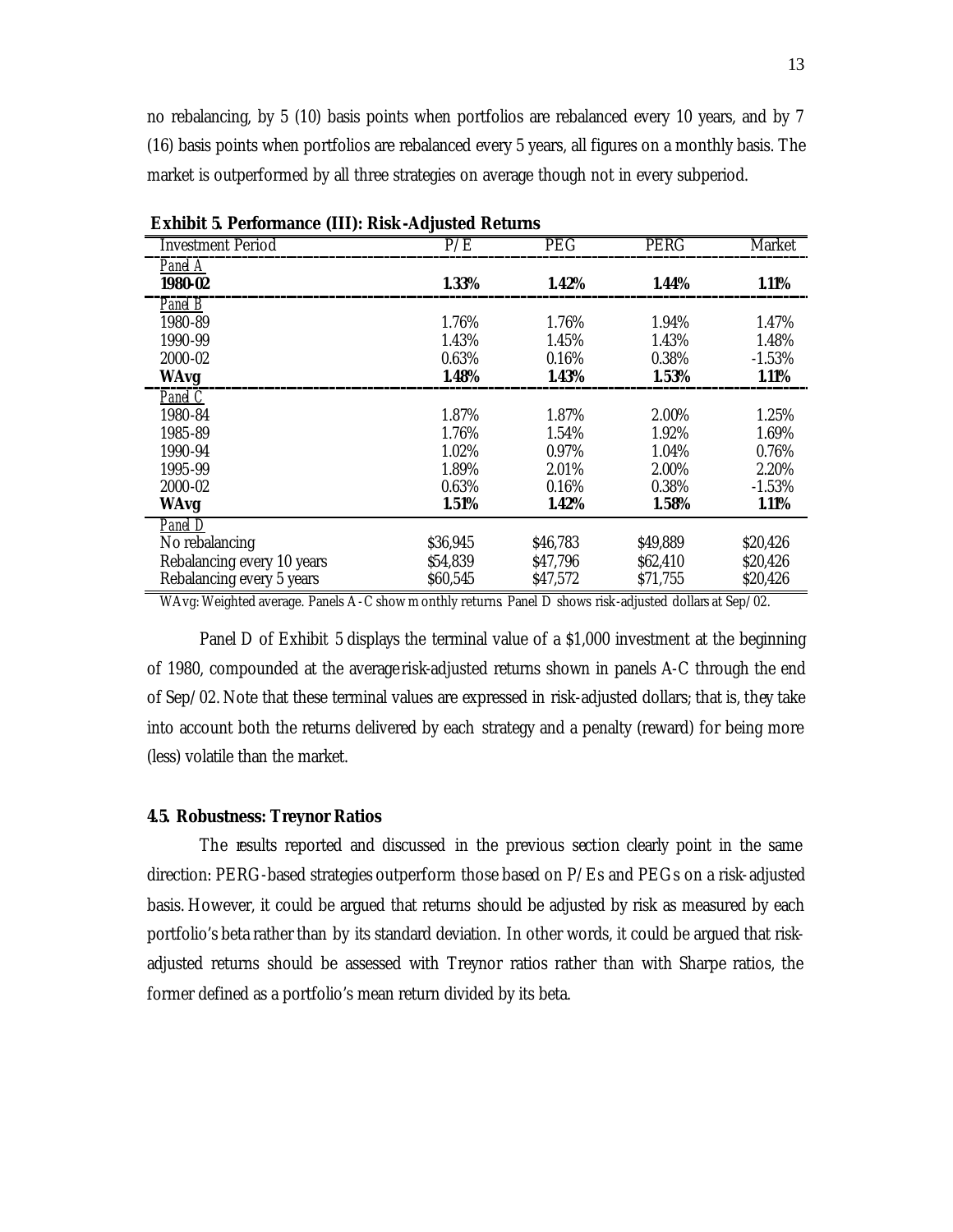Exhibit 6 reports the Treynor ratios of all three strategies and the market, <sup>12</sup> and largely confirms the results discussed above: A PERG-based strategy outperforms a P/E-based strategy when portfolios are held for the whole sample period and when they are rebalanced every five years (panels A and C).<sup>13</sup> It also outperforms a PEG-based strategy in all three scenarios. In short, the superiority of the PERG ratio over the P/E ratio and the PEG is largely independent from the measure of risk used to estimate risk-adjusted returns.

| <b>Investment Period</b> | P/E  | <b>PEG</b> | <b>PERG</b> | Market  |
|--------------------------|------|------------|-------------|---------|
| Panel A                  |      |            |             |         |
| 1980-02                  | 1.62 | 1.69       | 1.72        | 1.11    |
| Panel $\overline{B}$     |      |            |             |         |
| 1980-89                  | 2.01 | 2.00       | 2.16        | 1.47    |
| 1990-99                  | 1.57 | 1.55       | 1.52        | 1.48    |
| $2000 - 02$              | 1.14 | 0.19       | 0.67        | $-1.53$ |
| WAvg                     | 1.71 | 1.58       | 1.70        | 1.11    |
| Panel C                  |      |            |             |         |
| 1980-84                  | 2.26 | 2.31       | 2.36        | 1.25    |
| 1985-88                  | 1.84 | 1.58       | 2.03        | 1.69    |
| 1990-94                  | 1.14 | 1.03       | 1.09        | 0.76    |
| 1995-99                  | 2.09 | 2.12       | 2.15        | 2.20    |
| 2000-02                  | 1.14 | 0.19       | 0.67        | $-1.53$ |
| WAvg                     | 1.75 | 1.57       | 1.76        | 1.11    |

|  | <b>Exhibit 6. Performance (IV): Treynor Ratios</b> |  |  |
|--|----------------------------------------------------|--|--|
|--|----------------------------------------------------|--|--|

WAvg: Weighted average. All numbers in the table show Treynor ratios defined as mean return over beta.

#### *4.6. Downside Risk*

The final step of the analysis consists of exploring a PERG ratio based on a different measure of risk, namely, on the downside beta defined in (4). As stated in section 3.2, if the downside beta is used as a proxy for risk, then the PERG would be given by  $\{(P/E)/g\}$ .  $\beta^D$ . Exhibit 7 reports for the strategies based on this redefined PERG all the figures reported in the previous exhibits for strategies based on P/Es, PEGs, and beta-based PERGs.

Comparing the figures in Exhibit 7 with those reported in the previous exhibits for the other three ratios, it follows that the PERG based on downside beta performs, relative to the P/E and the PEG, much as the beta-based PERG does. This implies that the PERG based on downside beta 1) is outperformed by a  $P/E$  based strategy in terms of returns; and 2) generally outperforms a P/E-based (and a PEG-based) strategy in terms of risk-adjusted returns.

 $12$  Because the beta of the market portfolio is, by definition, equal to 1, the Treynor ratio for the market is equal to the market's mean return.

<sup>13</sup> P/E-based portfolios, however, slightly outperform those based on PERG ratios when portfolios are rebalanced every 10 years. Note that most of this outperformance is due to the results of the short 2000-02 period.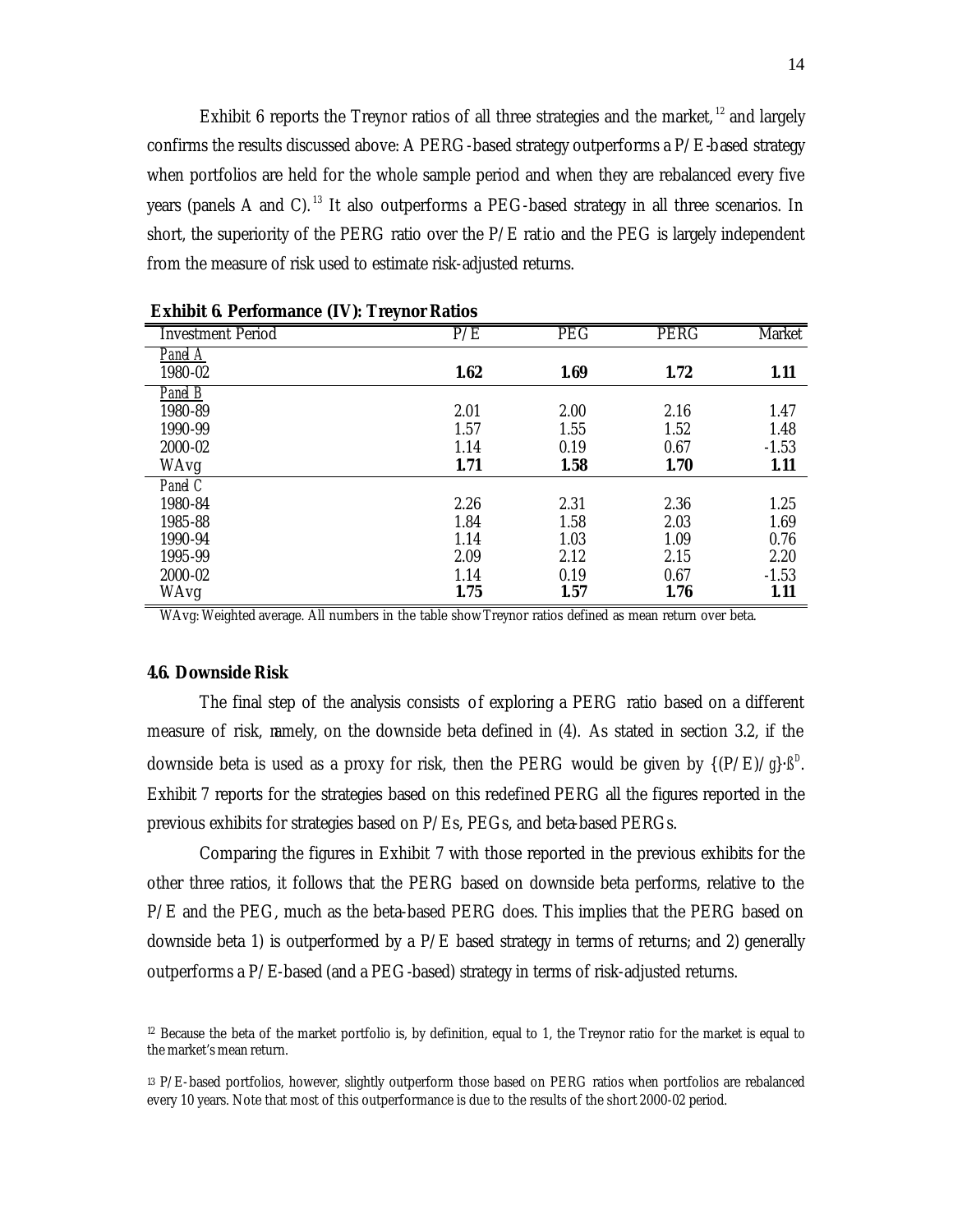| <b>Investment Period</b> | Return   | TV       | <b>MR</b> | SD   | SR    | <b>RAR</b> | <b>RA-TV</b> | $\overline{\text{TR}}$ |
|--------------------------|----------|----------|-----------|------|-------|------------|--------------|------------------------|
| Panel A                  |          |          |           |      |       |            |              |                        |
| 1980-02                  | 4,796.6% | \$48,966 | 1.6%      | 4.8% | 32.19 | 1.46%      | \$52,085     | 1.72                   |
| Panel B                  |          |          |           |      |       |            |              |                        |
| 1980-89                  | 745.7%   | \$8,457  | 1.9%      | 4.9% | 39.36 | 1.87%      |              | 2.16                   |
| 1990-99                  | 646.7%   | \$63,149 | 1.8%      | 5.0% | 36.30 | 1.41%      |              | 1.52                   |
| 2000-02                  | 6.8%     | \$67,422 | 0.3%      | 4.9% | 6.44  | 0.33%      | \$55,080     | 0.67                   |
| HPR/WAvg                 | 6,642.2% |          |           |      | 34.04 | 1.48%      |              | 1.70                   |
| Panel C                  |          |          |           |      |       |            |              |                        |
| 1980-84                  | 210.5%   | \$3,105  | 2.0%      | 4.4% | 45.12 | 1.97%      |              | 2.36                   |
| 1985-88                  | 175.6%   | \$8,556  | 1.8%      | 5.2% | 35.27 | 1.80%      |              | 2.03                   |
| 1990-94                  | 97.5%    | \$16,901 | 1.2%      | 4.4% | 28.11 | 1.02%      |              | 1.09                   |
| 1995-99                  | 241.4%   | \$57,703 | 2.2%      | 4.6% | 47.16 | 1.90%      |              | 2.15                   |
| 2000-02                  | 6.8%     | \$61,608 | 0.3%      | 4.9% | 6.44  | 0.33%      | \$59,933     | 0.67                   |
| HPR/WAvg                 | 6,060.8% |          |           |      | 34.99 | 1.51%      |              | 1.76                   |

**Exhibit 7. Downside Risk**

HPR: Holding period return; WAvg: Weighted average. TV: Terminal value; MR: (Arithmetic) mean return; SD: Standard deviation of returns; SR: Sharpe ratio (×100); RAR: Risk-adjusted return; RA-TV: Risk -adjusted terminal value; TR: Treynor ratio. HPR applies only to the 'Return' column; WAvg applies to the SR, RAR, and TR columns. TV shows the terminal value of a \$1,000-investment in Jan/1980. MR, SD, SR, RAR, and TR in monthly figures. RA-TV shows the risk-adjusted terminal value of a \$1,000-investment in Jan/1980.

## **5. Conclusions**

For many years academics and practitioners have been discussing the "value versus growth" issue. Although there seems to be a consensus on the fact that, in the long term, value outperforms growth, there is no agreement about why this is the case. This article tackles a related but different topic, which can be thought of as a "value versus value" issue.

 $P/E$  ratios are one of the valuation tools most widely used by analysts and the key variable in many value strategies. The simplicity of P/E ratios, however, can be deceiving. There is nothing trivial about choosing an appropriate benchmark P/E, or determining whether the difference between a given  $P/E$  and its appropriate benchmark is due to fundamentals or to mispricing.

Differences across P/E ratios may be due to many factors but are largely driven by differences in growth and risk. The PEG ratio improves upon the P/E ratio by adjusting the latter by growth. However, the PEG ratio does not make any adjustment for risk; the PERG ratio proposed in this article does.

The sample used to assess the empirical usefulness of the PERG ratio is limited and therefore the results reported should be considered tentative. Still, the evidence reported and discussed does show that PERG-based strategies outperform, on a risk-adjusted basis, value strategies based on P/E ratios and PEG ratios. This outperformance occurs regardless of whether portfolios are not rebalanced, rebalanced every 10 years, or rebalanced every 5 years.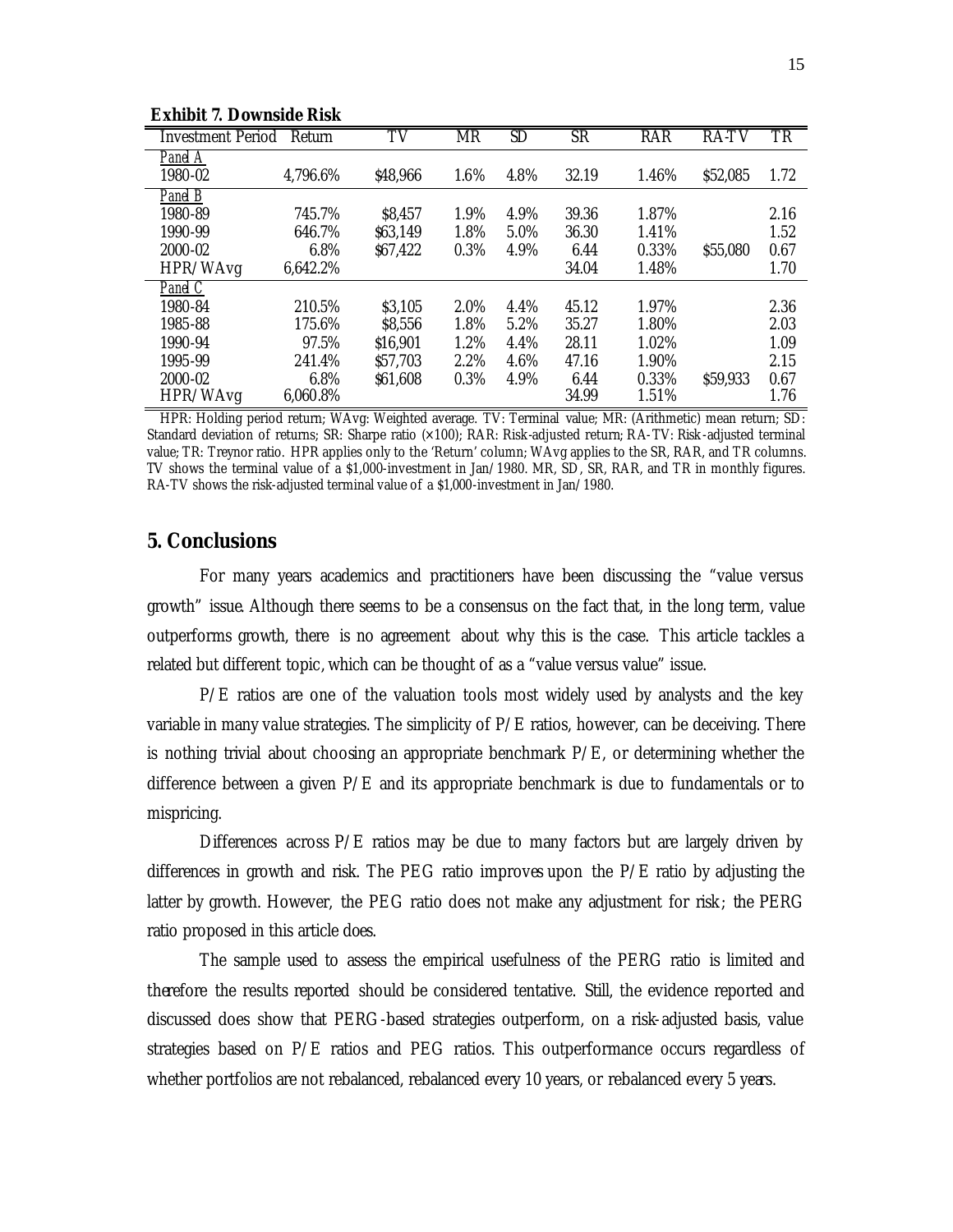Due to their simplicity and plausibility, the PEG ratio rapidly became a popular and widely-used valuation tool. However, this ratio ignores the fact that differences across P/Es may be due not only to growth but also to risk, which in turn ignores the fact that all modern financial theory is based on a risk-return trade-off. Furthermore, the evidence reported above does not support using the PEG as the basis of a value strategy.

The PERG ratio proposed in this article, which adjusts the P/E ratio by both growth and risk, has an advantage over the PEG ratio: It does take risk into account. That, plus the fact that a PERG-based strategy outperforms on a risk-adjusted basis those based on P/Es and PEGs, should make it an attractive tool to add to the arsenal of valuation tools used by analysts.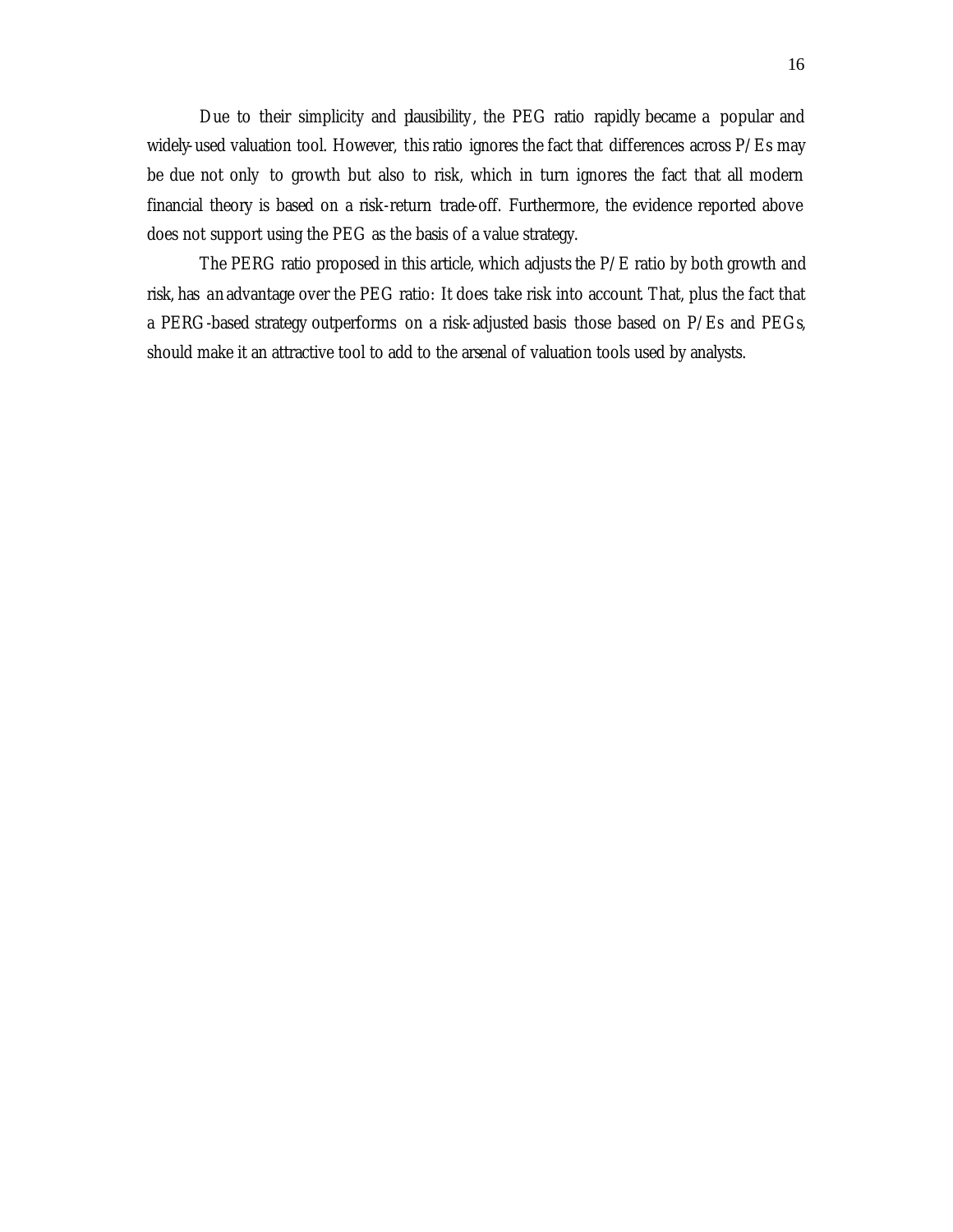# **Appendix**

| Company                          | Industry                     | Company                       | Industry                                 |
|----------------------------------|------------------------------|-------------------------------|------------------------------------------|
| 3M                               | Diversified Industry         | <b>Illinois Tool Works</b>    | <b>Engineers Fabricators</b>             |
| <b>Abbott Laboratories</b>       | <b>Medical Supplies</b>      | Intel                         | Semiconductors                           |
| Aflac                            | Life Assurance               | Interpublic Group             | Media Agencies                           |
| Albertson's                      | Food & Drug Retailers        | <b>International Paper</b>    | Paper                                    |
| Alcoa                            | <b>Non-Ferrous Metals</b>    | Johnson & Johnson             | Pharmaceuticals                          |
| Alltel                           | Telecom Fixed Line           | JP Morgan                     | <b>Banks</b>                             |
| <b>American Electric Power</b>   | Electricity                  | Kellogg                       | Food Processors                          |
| <b>American Express</b>          | <b>Consumer Finance</b>      | Kimberly-Clark                | <b>Personal Products</b>                 |
| American International           | Other Insurance              | Ely Lilly                     | Pharmaceuticals                          |
| <b>Analog Devices</b>            | Semiconductors               | <b>Limited Brands</b>         | Retailers, Soft Goods                    |
| Anheuser-Busch                   | <b>Brewers</b>               | Masco                         | <b>Building Materials</b>                |
| <b>Applied Materials</b>         | Semiconductors               | McDonalds                     | Restaurants & Pubs                       |
| AT & T                           | <b>Telecom Fixed Line</b>    | McGraw-Hill                   | Publishing & Printing                    |
| <b>Automatic Data Processing</b> | <b>Business Support</b>      | Medtronic                     | <b>Medical Supplies</b>                  |
| <b>Bank of New York</b>          | <b>Banks</b>                 | Mellon Financial              | <b>Banks</b>                             |
| <b>Baxter International</b>      | <b>Medical Supplies</b>      | Merck                         | <b>Pharmaceuticals</b>                   |
| BB&T                             | <b>Banks</b>                 | Merrill Lynch                 | <b>Investment Banks</b>                  |
| <b>Bank Of America</b>           | Banks                        | Motorola                      |                                          |
| <b>Boeing</b>                    |                              | <b>National City</b>          | <b>Telecom Equipment</b><br><b>Banks</b> |
| Bristol-Myers Squibb             | Aerospace<br>Pharmaceuticals | Northrop Grumman              | Defense                                  |
| Campbell Soup                    | <b>Food Processors</b>       |                               |                                          |
| Caterpillar                      | <b>Commercial Vehicles</b>   | Omnicom                       | Media Agencies                           |
| Chevron-Texaco                   |                              | Procter & Gamble              | <b>Household Products</b>                |
| Chubb                            | Oil Integrated               | Pepsico                       | <b>Soft Drinks</b>                       |
|                                  | <b>Insurance Non-life</b>    | Pfizer                        | <b>Pharmaceuticals</b>                   |
| Clorox                           | <b>Household Products</b>    | Pharmacia                     | Pharmaceuticals                          |
| Coca-Cola                        | <b>Soft Drinks</b>           | <b>Phillip Morris</b>         | Tobacco                                  |
| Colgate Palmolive                | <b>Household Products</b>    | <b>PNC Financial Services</b> | <b>Banks</b>                             |
| Conagra Foods                    | <b>Food Processors</b>       | <b>Progress Energy</b>        | Electricity                              |
| Conoco Phillips                  | Oil Integrated               | Progressive                   | <b>Insurance Non-life</b>                |
| <b>CVS</b>                       | Food & Drug Retailers        | Raytheon                      | Defense                                  |
| <b>Walt Disney</b>               | <b>Leisure Facilities</b>    | Sara Lee                      | <b>Food Processors</b>                   |
| Dow Chemical                     | Chemicals, Commodity         | Schlumberger                  | Oil Services                             |
| Duke Energy                      | Chemicals, Commodity         | Sears Roebuck                 | <b>Discount Stores</b>                   |
| Du Pont                          | Electricity                  | Southern Co                   | Electricity                              |
| <b>Emerson Electric</b>          | <b>Electrical Equipment</b>  | <b>Southwest Airlines</b>     | Airlines & Airports                      |
| Exelon                           | Electricity                  | <b>Sprint Fon Group</b>       | Telecom Fixed Line                       |
| <b>Exxon Mobil</b>               | Oil Integrated               | <b>State Street</b>           | Other Financial                          |
| Fannie Mae                       | Mortgage Finance             | Sysco                         | <b>Food Processors</b>                   |
| <b>FleetBoston Financial</b>     | <b>Banks</b>                 | <b>Target</b>                 | <b>Discount Stores</b>                   |
| <b>Ford Motor</b>                | Automobile                   | <b>Tenet Healthcare</b>       | <b>Hospital Management</b>               |
| Gannet                           | Publishing & Printing        | <b>Texas Instruments</b>      | Semicon ductors                          |
| General Electric                 | Diversified Industry         | TXU                           | Electricity                              |
| <b>General Dynamics</b>          | Defense                      | <b>Union Pacific</b>          | Rail, Road, & Fright                     |
| <b>General Mills</b>             | <b>Food Processors</b>       | <b>United Technologies</b>    | Aerospace                                |
| Gillette                         | <b>Personal Products</b>     | Wachovia                      | <b>Banks</b>                             |
| <b>General Motors</b>            | Automobile                   | Walgreen                      | Food & Drug Retailers                    |
| H.J. Heinz                       | <b>Food Processors</b>       | <b>Wal-Mart Stores</b>        | <b>Discount Stores</b>                   |
| Household International          | Consumer Finance             | Wells Fargo                   | <b>Banks</b>                             |
| <b>Hewlett Packard</b>           | <b>Computer Hardware</b>     | Wrigley William Jr.           | <b>Food Processors</b>                   |
| <b>IBM</b>                       | <b>Computer Services</b>     | Wyeth                         | Pharmaceuticals                          |

**Exhibit A1. Companies and Industries**